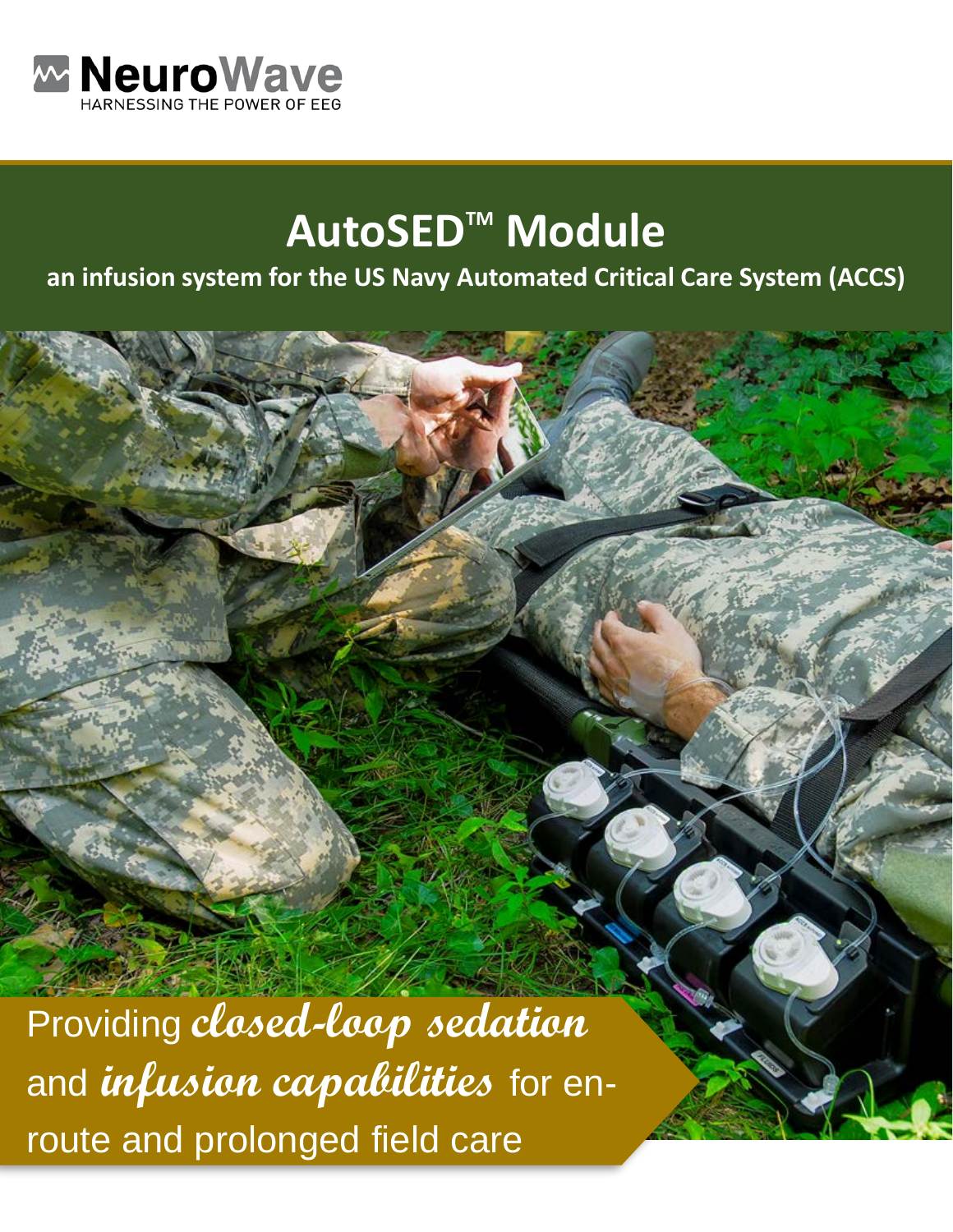# Product Highlights **The Navy's ACCS Program**

**The AutoSED Module is an integral part of the ACCS system. It allows the ACCS to deliver intravenous sedation, analgesia and fluids, via 4 separate infusion pumps.**

Similar to the ACCS, the **AutoSED** attaches under the litter to minimize footprint. Drugs and fluid necessary for a 6 hours mission are stored in infusion bags directly inside the carrier hard shell for protection against tears during transport and handling. Detachable pump heads can infuse the casualty at rates ranging from 1 to 4,000 mL/hr, with an accuracy comparable to infusion pumps used in clinical settings.

The **AutoSED** will connect directly to the ACCS and will be controlled via its user interface, to effectively streamline the management of the patient, and leverage the ACCS remote operation capability.

# **Sedation Auto-Pilot**

The ACCS is a "system of systems", which provides expeditionary combat medicine with an automated device to consistently monitor and adjust care to an injured warfighter during triage, prolonged field care, and medical evacuation. With its small footprint, the system is ideal for use ashore or during transport; aboard a ship or submarine; or, in the future, on autonomous vehicles such as the Autonomous Aerial Cargo Utility System configured for casualty evacuation missions.

The ACCS's portability allows medical personnel to extend the "golden hour"—the critical 60 minutes after a major traumatic injury during which prompt treatment can prevent shock and a multitude of other complications, including death.

surgery.

The **AutoSED** features a fully automated closed-loop sedation mode, where both the sedative and analgesic drugs are continuously adjusted to drive and maintain the patient at a depth of sedation targeted by the care provider. Depth of sedation is measured from the patient's brain activity acquired by a small and lightweight device that attaches directly on the patient's forehead. **A clinical study in 60 patients undergoing surgical procedures is currently underway to evaluate the technology**.

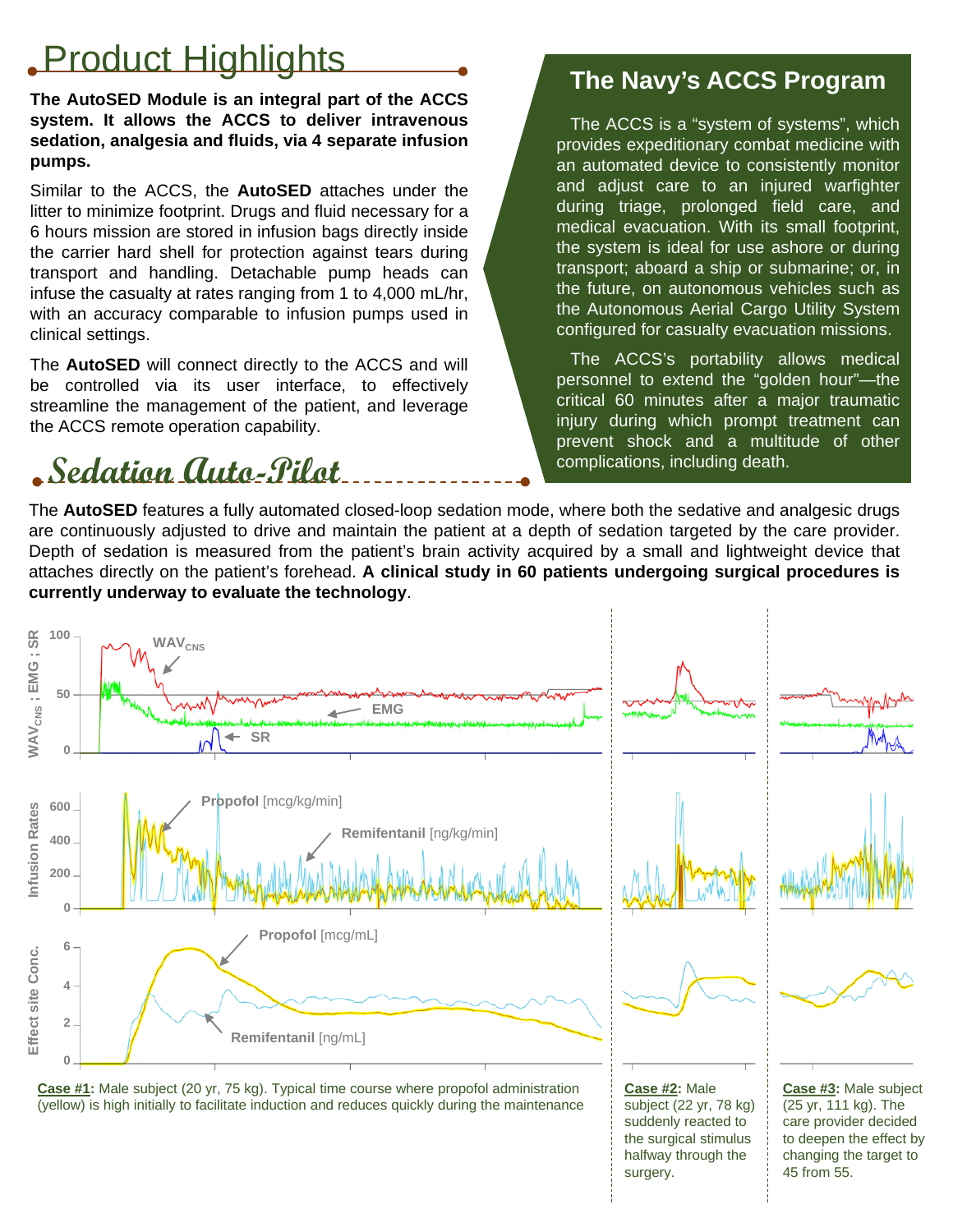### Forward Surgical Care



**Litter mounted AutoSED** - en-route care version -

There is an opportunity to advance the **AutoSED** capabilities by making it suitable for use in Forward Surgical Care (FSC). This would allow for the automated delivery of Total Intravenous Anesthesia (TIVA) to manage the anesthesia care of combat casualties directly at the FSC level.

TIVA has been described as the "battlefield anesthetic of the future" [1] and has shown to have a better safety and outcome profile as compared to inhaled anesthesia (e.g., lower incidence of post-operative nausea and vomiting, reduced incidence of delirium and post-operative pain, faster and predictable emergence and orientation, etc.). TIVA is non-toxic, does not require gas scavenging, uses simple, cost effective and low maintenance equipment, and can be administered in environments where gas delivery could pose risks (e.g., submarines and other sealed environments). Its small logistical footprint makes it ideal for combat casualty care.

Closed-loop TIVA delivery has been clinically evaluated by multiple research groups over the last 10 years. The technology is mature, and has been shown to be superior to manual drug management [2-7].

**IV pole mounted AutoSED** - FSC version -